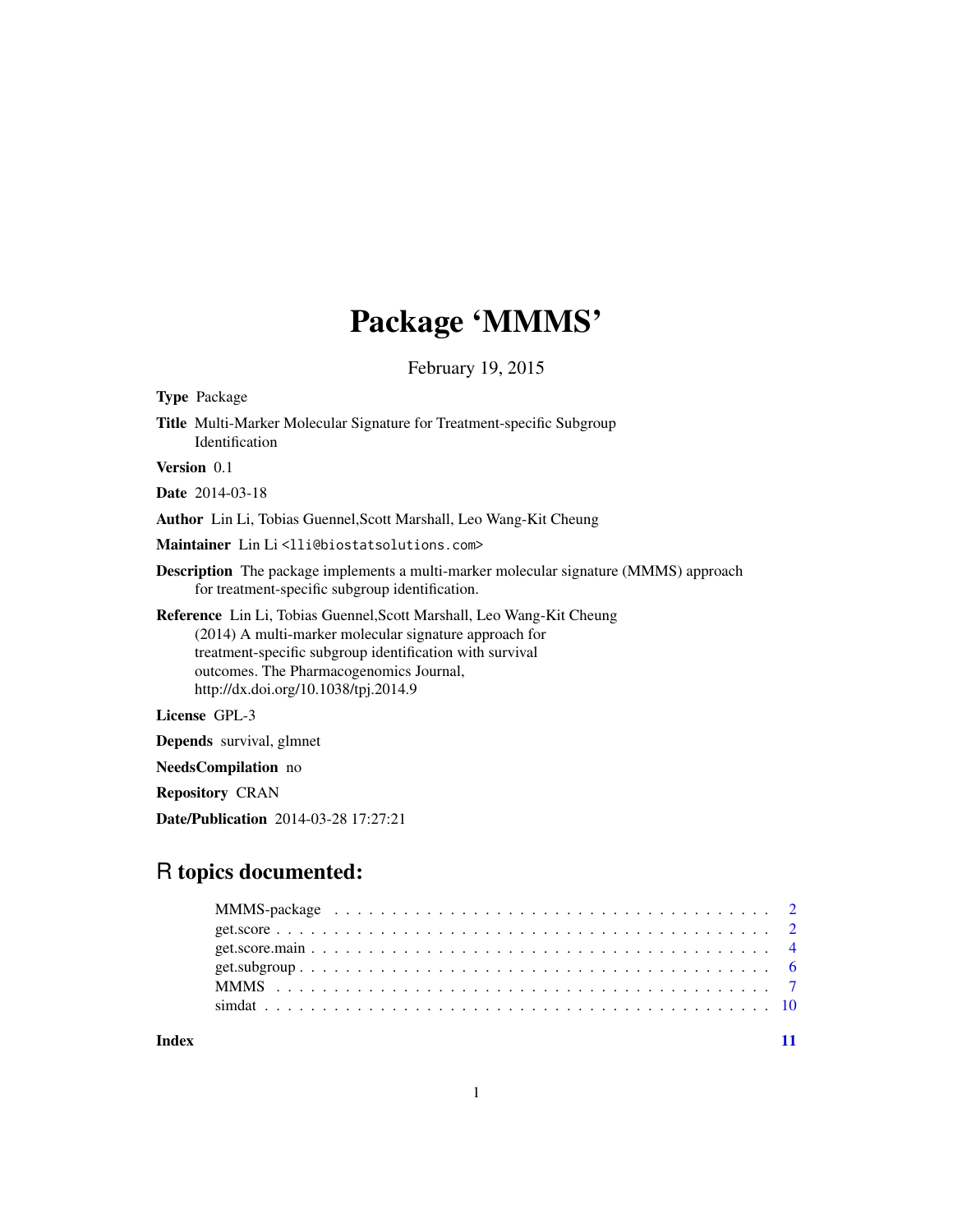<span id="page-1-0"></span>MMMS-package *Multi-Marker Molecular Signature for Treatment-specific Subgroup Identification*

#### Description

The package implements a multi-marker molecular signature (MMMS) approach for treatmentspecific subgroup identification. Time-to-event outcomes are currently supported, based on the approach described in Li et al. (2014). Other types of outcomes (e.g. binary and continuous outcomes) may be supported in future versions.

## Details

| Package: | <b>MMMS</b> |
|----------|-------------|
| Type:    | Package     |
| Version: | 0.1         |
| Date:    | 2014-03-18  |
| License: | $GPI - 3$   |

The package contains one main function: MMMS(), which estimates composite scores for a multimarker molecular signature (MMMS), identifies a subgroup based on the scores, and assesses the significance of the treatment-specific subgroup effect on the outcome of interest. MMMS() calls several functions that can also be called separately: get.score(), get.score.main(), get.subgroup(), etc.

#### Author(s)

Author: Lin Li, Tobias Guennel,Scott Marshall, Leo Wang-Kit Cheung Contributors: Brigid M. Wilson, Dilan C. Paranagama Maintainer: Lin Li <lli@biostatsolutions.com>

#### References

Lin Li, Tobias Guennel, Scott Marshall, Leo Wang-Kit Cheung (2014) A multi-marker molecular signature approach for treatment-specific subgroup identification with survival outcomes. *The Pharmacogenomics Journal*. http://dx.doi.org/10.1038/tpj.2014.9

<span id="page-1-1"></span>get.score *Calculation of composite scores based on an interaction model*

#### Description

This function is to calculate composite scores of a multi-marker molecular signature based on an interaction model.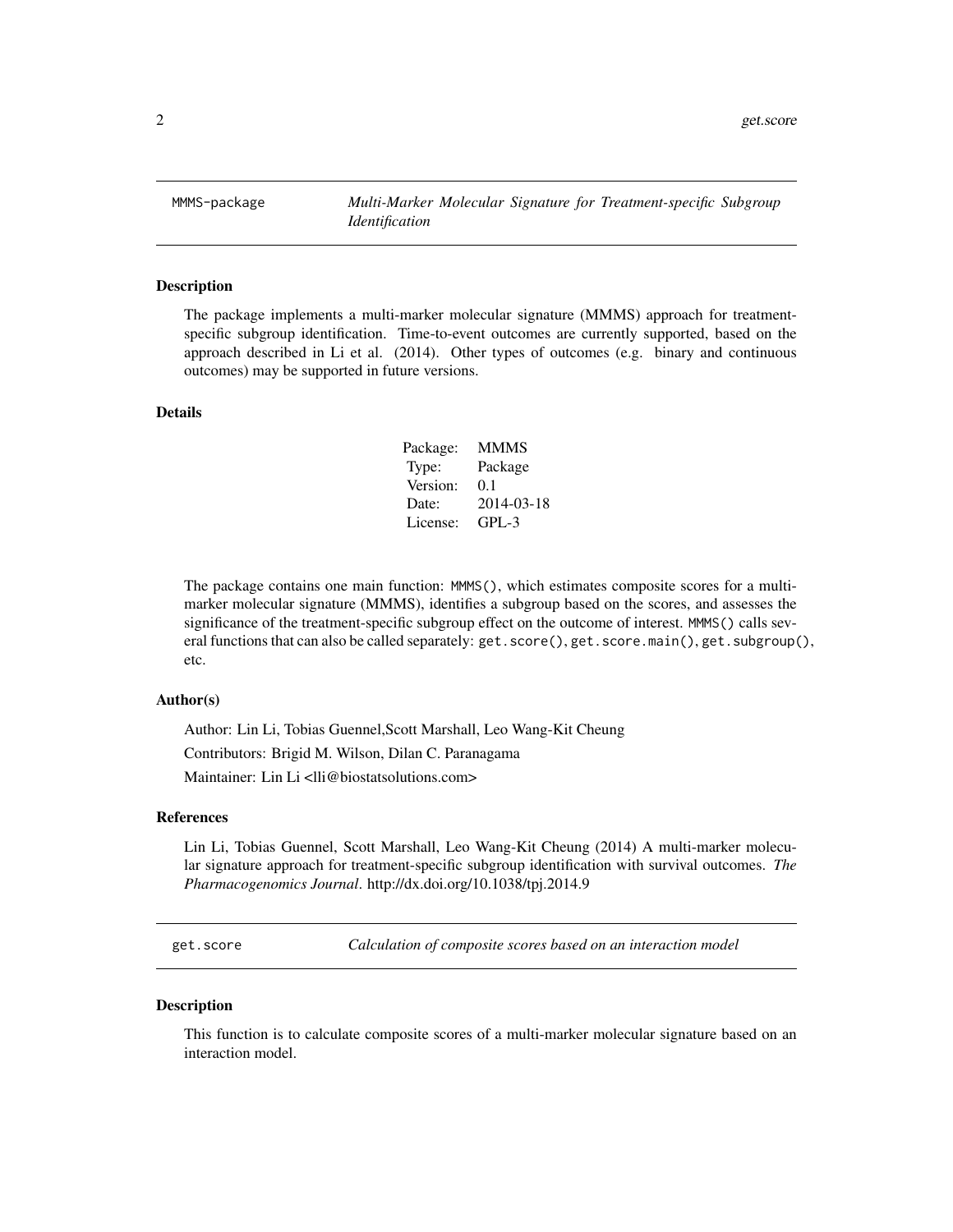#### get.score 3

## Usage

get.score(time, event, treat, bio, covar = NULL, nfolds = 5, alpha = 0.5, pos.direction = FALSE)

## Arguments

| time          | A numeric vector containing the follow up time for right censored data.                                                                                                                                                          |
|---------------|----------------------------------------------------------------------------------------------------------------------------------------------------------------------------------------------------------------------------------|
| event         | A numeric vector containing the status indicator, normally 0=alive, 1=dead.                                                                                                                                                      |
| treat         | A numeric vector containing the treatment indicator: 1=treatment of interest,<br>0=alternative treatment (e.g. placebo or standard of care).                                                                                     |
| bio           | A numeric data frame or matrix containing biomarker values.                                                                                                                                                                      |
| covar         | A numeric matrix containing clinical covariates. Default is NULL for not includ-<br>ing any covariates.                                                                                                                          |
| nfolds        | The number of folds for cross validation in choosing tuning parameters. The<br>function cv.glmnet() in the "glmnet" package is called, which requires cross<br>validation to choose the tuning parameter "lambda". Default is 5. |
| alpha         | A scalar for the elasticnet mixing parameter as in the "glmnet" package (0=ridge,<br>1=lasso). A fixed value is supposed to be used, without searching for the optimal<br>alpha value. Default is 0.5.                           |
| pos.direction | A logical value indicating whether a subgroup with hazard ratio $> 1$ is desirable.<br>Default is FALSE, i.e. a hazard ratio $< 1$ is desirable.                                                                                 |

## Details

This function is a function called by MMMS() to calculate MMMS composite scores. An interaction model is considered by assuming that a treatment-specific subgroup exists. The composite scores based on interaction terms and main-effect terms are both calculated via elastic net as implemented by the "glmnet" package. The composite scores based on interaction terms are used for identifying treatment-specific subgroups, while those based on main-effect terms are used for adjusting for biomarker main effect.

#### Value

A list with the following elements:

| score      | The composite scores based interaction terms for the treatment arm of interest<br>$(treat==1).$ |
|------------|-------------------------------------------------------------------------------------------------|
| score.all  | The composite scores based on interaction terms for all patients.                               |
| score.main | The composite scores based on main-effect terms.                                                |
| coefs      | Elnet coefficient estimates for interaction terms.                                              |
| coefs.main | Elnet coefficient estimates for main-effect terms.                                              |
| fit        | The glmnet fitted object for obtaining the MMMS composite scores.                               |
| lam.best   | The optimal lambda value chosen for obtaining the MMMS composite scores.                        |
| treat      | The treatment variable in the input data.                                                       |
| alpha      | The alpha value used for obtaining the MMMS composite scores.                                   |
|            |                                                                                                 |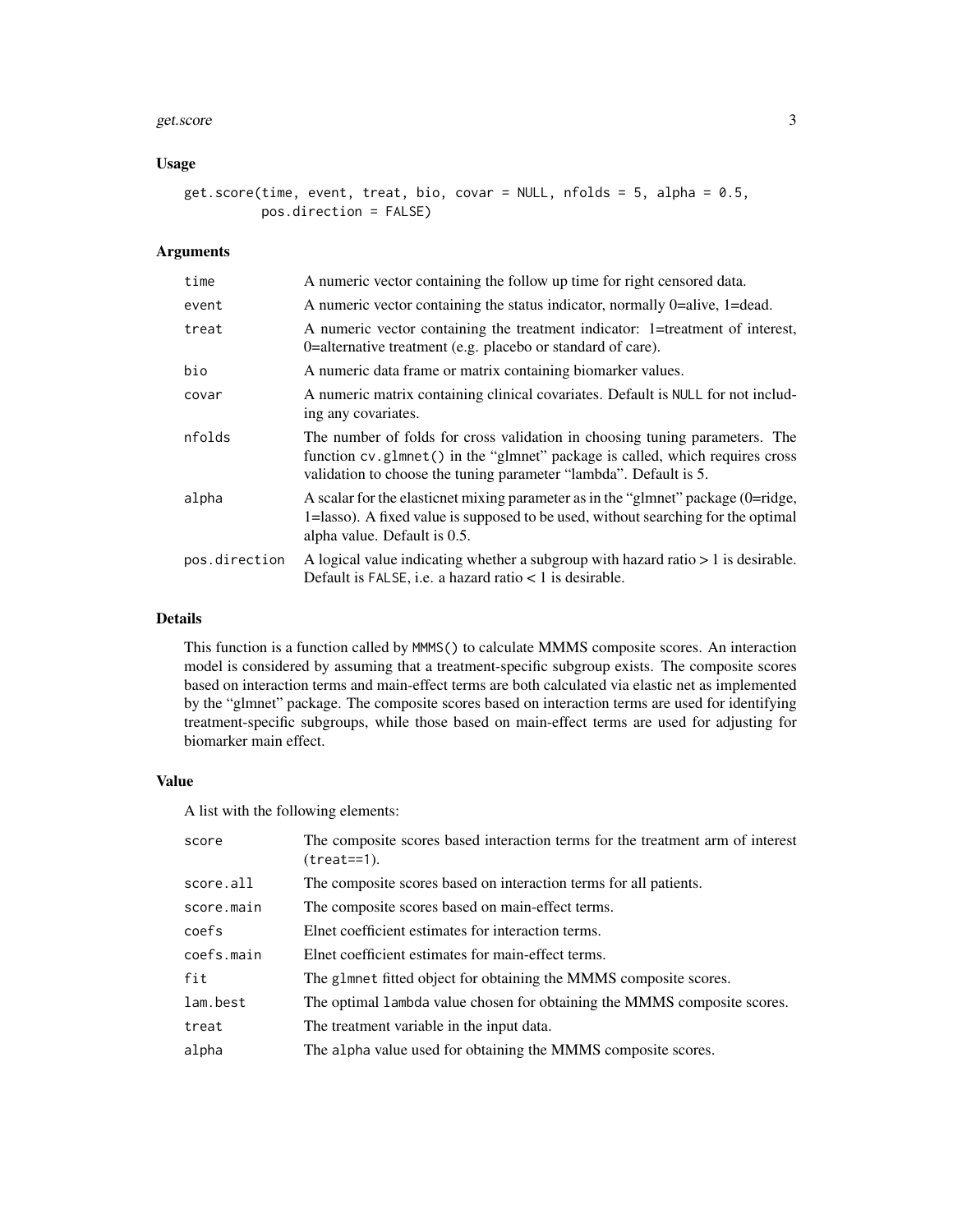#### <span id="page-3-0"></span>Author(s)

Author: Lin Li, Tobias Guennel,Scott Marshall, Leo Wang-Kit Cheung

Contributors: Brigid M. Wilson, Dilan C. Paranagama

Maintainer: Lin Li <lli@biostatsolutions.com>

#### References

Lin Li, Tobias Guennel, Scott Marshall, Leo Wang-Kit Cheung (2014) A multi-marker molecular signature approach for treatment-specific subgroup identification with survival outcomes. *The Pharmacogenomics Journal*. http://dx.doi.org/10.1038/tpj.2014.9

#### See Also

**[MMMS](#page-6-1)** 

## Examples

```
# load the dataset
data(simdat)
attach(simdat)
# get composite scores using an interaction model
score = get.score(time,event,treat,bio,covar,nfolds=5,alpha=0.5,
                  pos.direction=FALSE)
```

| get.score.main | Calculation of composite scores based on a main-effect model |  |  |  |
|----------------|--------------------------------------------------------------|--|--|--|
|                |                                                              |  |  |  |

## Description

This function is to fit a main-effect model assuming no treatment-specific subgroups exist (under the null).

#### Usage

```
get.score.main(time, event, treat, bio, covar = NULL, nfolds = 5,
               alpha = 0.5)
```
#### Arguments

| time  | A numeric vector containing the follow up time for right censored data.                                                                      |
|-------|----------------------------------------------------------------------------------------------------------------------------------------------|
| event | A numeric vector containing the status indicator, normally 0=alive, 1=dead.                                                                  |
| treat | A numeric vector containing the treatment indicator: 1=treatment of interest,<br>0-alternative treatment (e.g. placebo or standard of care). |
| bio   | A numeric data frame or matrix containing biomarker values.                                                                                  |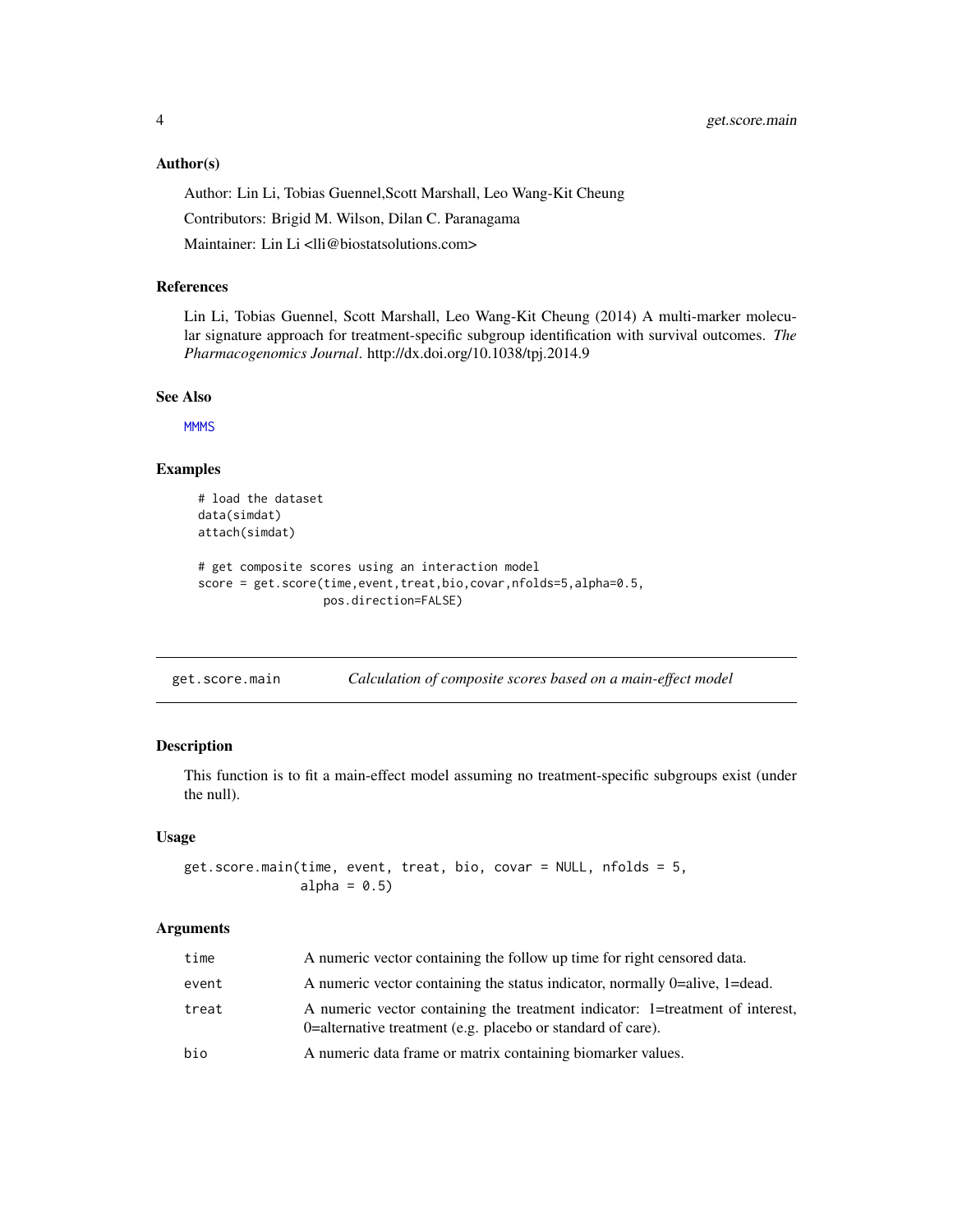## <span id="page-4-0"></span>get.score.main 5

| covar  | A numeric matrix containing clinical covariates. Default is NULL for not includ-<br>ing any covariates.                                                                                                                          |
|--------|----------------------------------------------------------------------------------------------------------------------------------------------------------------------------------------------------------------------------------|
| nfolds | The number of folds for cross validation in choosing tuning parameters. The<br>function cv.glmnet() in the "glmnet" package is called, which requires cross<br>validation to choose the tuning parameter "lambda". Default is 5. |
| alpha  | A scalar for the elasticnet mixing parameter as in the "glmnet" package (0=ridge,<br>1=lasso). A fixed value is supposed to be used, without searching for the optimal<br>alpha value. Default is 0.5.                           |

## Details

This function is a function called by MMMS() to obtain bootstrap-based p-values. A main-effect model is considered by assuming that no treatment-specific subgroups exist. This function is used for obtaining (semi)parametric bootstrap samples under the null.

#### Value

A list with the following elements:

| fit          | The glmnet fitted object assuming no subgroups exist.                                        |
|--------------|----------------------------------------------------------------------------------------------|
| lam.best     | The optimal lambda value chosen when assuming no subgroups exist.                            |
| fit.selected | An object returned by coxph() using selected biomarkers when assuming no<br>subgroups exist. |
| sfit         | An object returned by survfit() for bootstrap sampling.                                      |

### Author(s)

Author: Lin Li, Tobias Guennel,Scott Marshall, Leo Wang-Kit Cheung Contributors: Brigid M. Wilson, Dilan C. Paranagama Maintainer: Lin Li <lli@biostatsolutions.com>

#### References

Lin Li, Tobias Guennel, Scott Marshall, Leo Wang-Kit Cheung (2014) A multi-marker molecular signature approach for treatment-specific subgroup identification with survival outcomes. *The Pharmacogenomics Journal*. http://dx.doi.org/10.1038/tpj.2014.9

## See Also

[MMMS](#page-6-1), [get.score](#page-1-1)

## Examples

```
# load the dataset
data(simdat)
attach(simdat)
```
# get composite scores using a main-effect model main.only=get.score.main(time,event,treat,bio,covar,nfolds=5,alpha=0.5)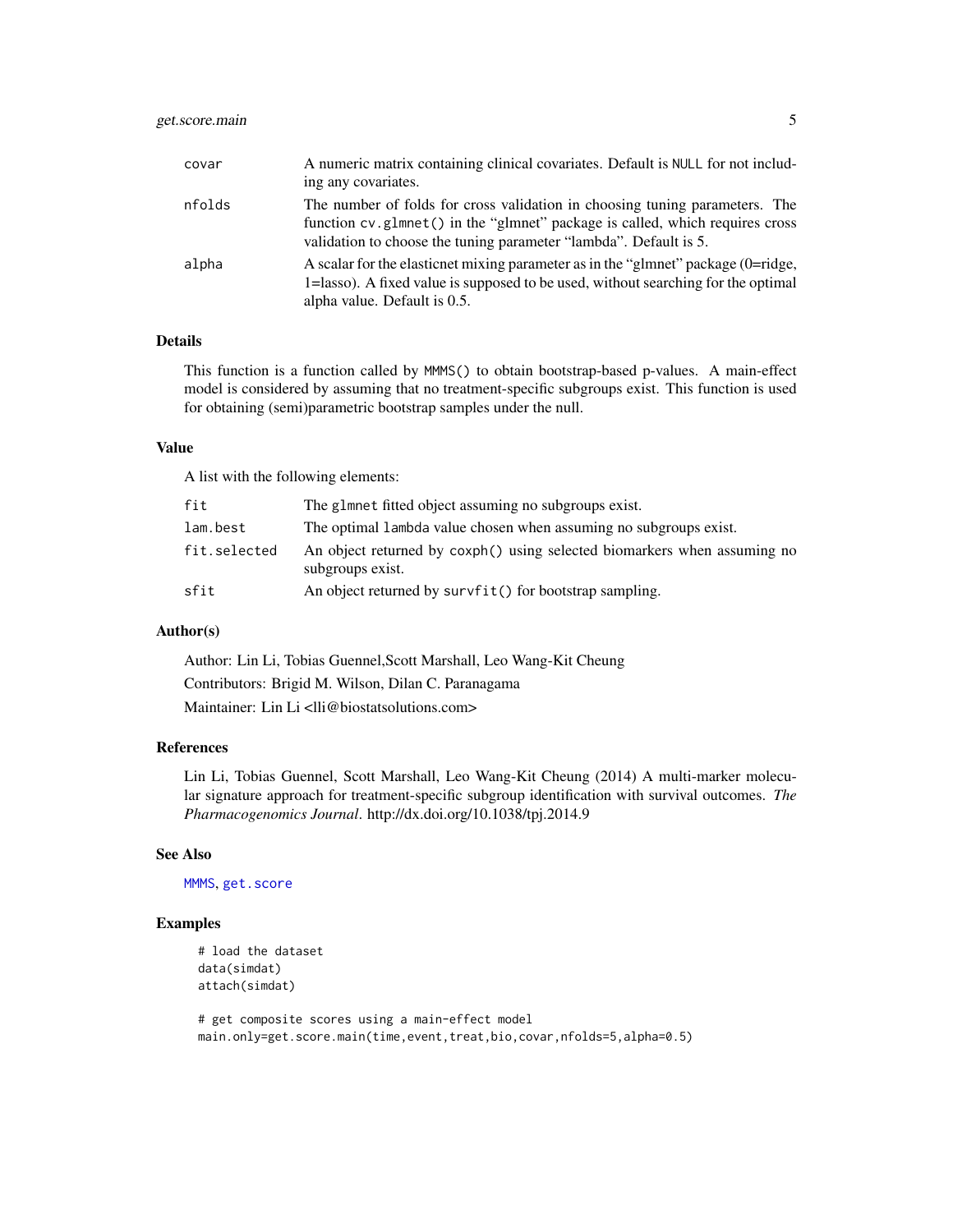<span id="page-5-1"></span><span id="page-5-0"></span>

## Description

Searching for a treatment-specific subgroup based on MMMS composite scores.

## Usage

get.subgroup(score.info, data, lb = 20, ub = 80)

## Arguments

| score.info | The object returned by get. score().                                                                                                                                                                                                              |
|------------|---------------------------------------------------------------------------------------------------------------------------------------------------------------------------------------------------------------------------------------------------|
| data       | A list containing input data used for calculating composite scores. The list<br>should have at the least the following elements: \$time, \$event, \$treat, and<br>\$covar, which are the same as those used for calculating the composite scores. |
| 1b         | A scalar indicating the lower bound of the search range for desired subgroup<br>sizes in percentage (e.g. 20 means $20\%$ ).                                                                                                                      |
| ub         | A scalar indicating the lower bound of the search range for desired subgroup<br>sizes in percentage (e.g. $80$ means $80\%$ ).                                                                                                                    |

## Details

This function is a function called by MMMS() to search for an optimal treatment-specific subgroup. A range of desired subgroup sizes can be specified. When no subgroup can be found within the range, values of NA will be returned.

## Value

A list with the following elements:

| pct         | All possible subgroup sizes within the desired range.                                                                            |
|-------------|----------------------------------------------------------------------------------------------------------------------------------|
| cutoff      | All possible cutoffs for the composite scores (based on interaction terms) that<br>give subgroup sizes within the desired range. |
| i.best      | The index with respect to pct and cutoff that corresponds to the optimal sub-<br>group.                                          |
| fit.best    | The fitted model based on the subgroup defined by the optimal cutoff.                                                            |
| pct.best    | The subgroup size of the subgroup defined by the optimal cutoff.                                                                 |
| cutoff.best | The optimal cutoff.                                                                                                              |
| chisg.best  | The chi-square statistic for the treatment-by-subgroup interaction for the sub-<br>group defined by the optimal cutoff.          |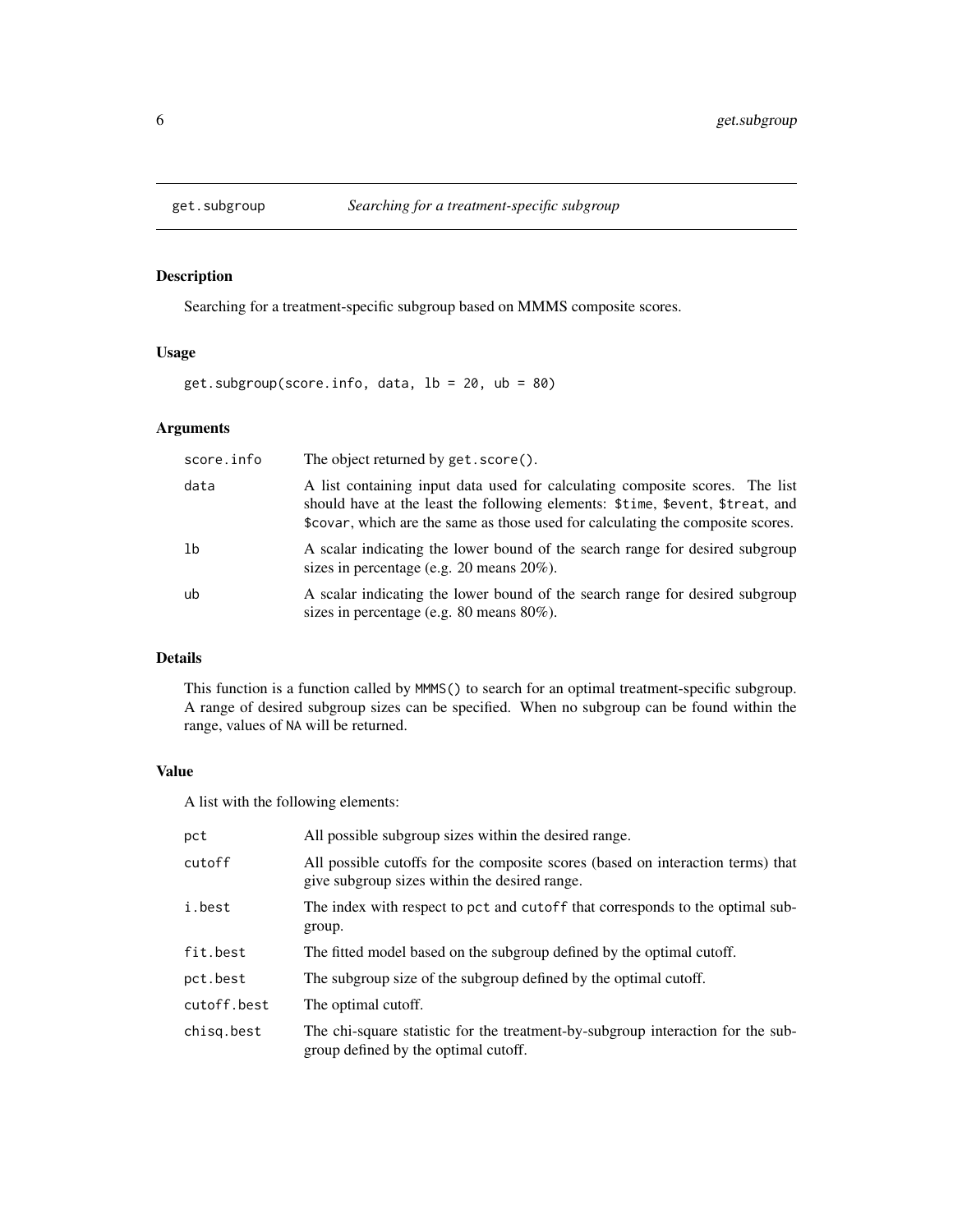#### <span id="page-6-0"></span> $MMMS$  and the state of the state of the state of the state of the state of the state of the state of the state of the state of the state of the state of the state of the state of the state of the state of the state of the

#### Author(s)

Author: Lin Li, Tobias Guennel,Scott Marshall, Leo Wang-Kit Cheung

Contributors: Brigid M. Wilson, Dilan C. Paranagama

Maintainer: Lin Li <lli@biostatsolutions.com>

## References

Lin Li, Tobias Guennel, Scott Marshall, Leo Wang-Kit Cheung (2014) A multi-marker molecular signature approach for treatment-specific subgroup identification with survival outcomes. *The Pharmacogenomics Journal*. http://dx.doi.org/10.1038/tpj.2014.9

#### See Also

[MMMS](#page-6-1), [get.score](#page-1-1)

#### Examples

```
# load the dataset
data(simdat)
attach(simdat)
# get composite scores using an interaction model
score = get.score(time,event,treat,bio,covar,nfolds=5,alpha=0.5,
                  pos.direction=FALSE)
```

```
# get subgroup
subgrp = get.subgroup(score,simdat,lb=20,ub=80)
```
<span id="page-6-1"></span>MMMS *Subgroup identification using a multi-marker molecular signature approach*

## Description

Identification of a treatment-specific subgroup for time-to-event outcomes using a multi-marker molecular signature approach

## Usage

```
MMMS(time, event, treat, bio, covar = NULL, pct.lb = 20, pct.ub = 80, n.boot = 1000,
    pos.direction = FALSE, nfolds = 5, alpha = 0.5, verbose = FALSE, seed = NULL)
```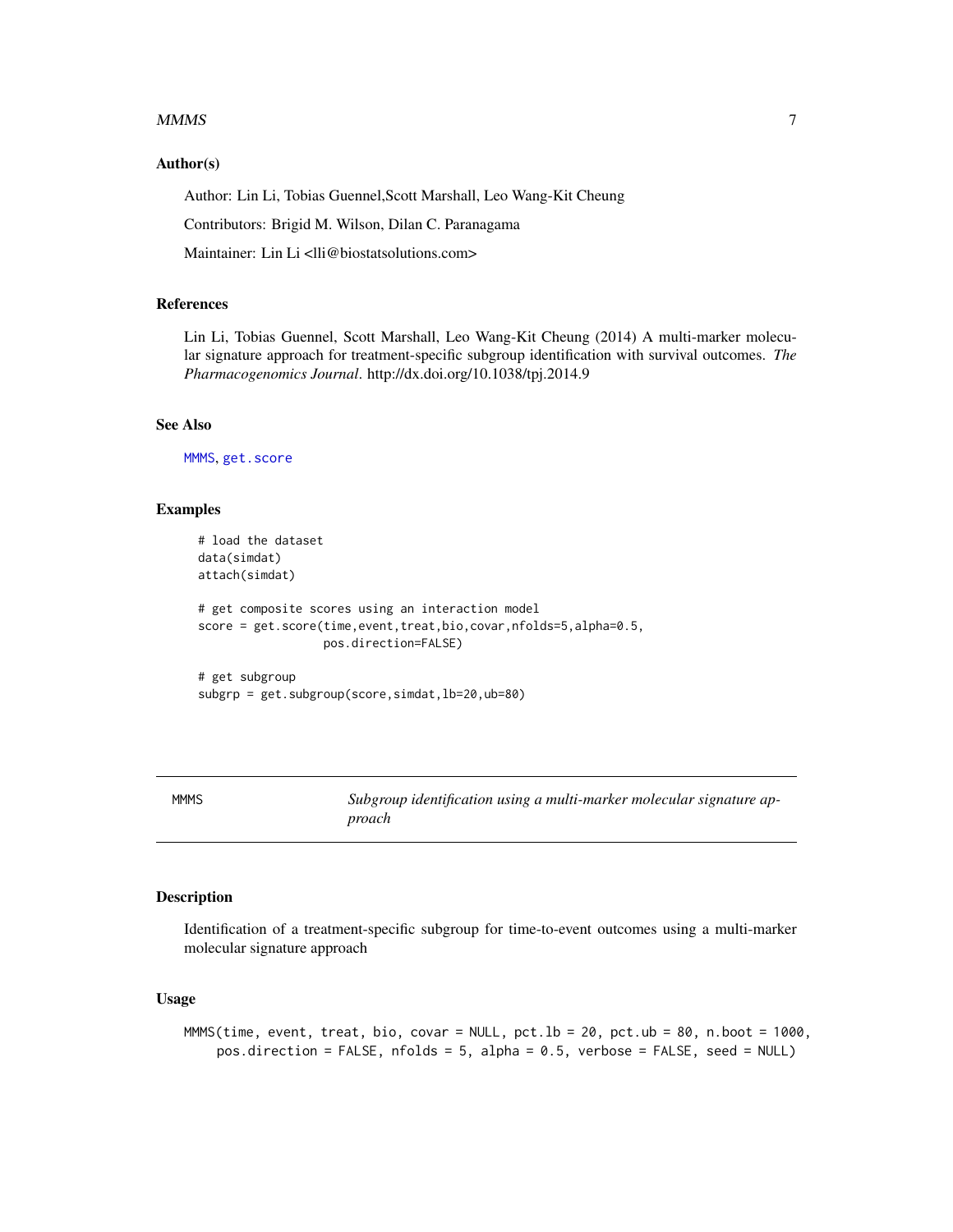## Arguments

| time          | A numeric vector containing the follow up time for right censored data.                                                                                                                                                          |
|---------------|----------------------------------------------------------------------------------------------------------------------------------------------------------------------------------------------------------------------------------|
| event         | A numeric vector containing the status indicator, normally 0=alive, 1=dead.                                                                                                                                                      |
| treat         | A numeric vector containing the treatment indicator: 1=treatment of interest,<br>0=alternative treatment (e.g. placebo or standard of care).                                                                                     |
| bio           | A numeric data frame or matrix containing biomarker values.                                                                                                                                                                      |
| covar         | A numeric matrix containing clinical covariates. Default is NULL for not includ-<br>ing any covariates.                                                                                                                          |
| pct.lb        | A scalar indicating the lower bound of the search range for desired subgroup<br>sizes in percentage (e.g. $20$ means $20\%$ ).                                                                                                   |
| pct.ub        | A scalar indicating the upper bound of the search range for desired subgroup<br>sizes in percentage (e.g. 80 means 80%).                                                                                                         |
| n.boot        | A scalar indicating the number of bootstraps for calculating the bootstrap p-<br>value for the subgroup effect. Default is 1000, which is a recommended value.                                                                   |
| pos.direction | A logical value indicating whether a subgroup with hazard ratio $> 1$ is desirable.<br>Default is FALSE, i.e. a hazard ratio < 1 is desirable.                                                                                   |
| nfolds        | The number of folds for cross validation in choosing tuning parameters. The<br>function cv.glmnet() in the "glmnet" package is called, which requires cross<br>validation to choose the tuning parameter "lambda". Default is 5. |
| alpha         | A scalar for the elasticnet mixing parameter as in the "glmnet" package (0=ridige,<br>1=lasso). A fixed value is supposed to be used, without searching for the optimal<br>alpha value. Default is 0.5.                          |
| verbose       | A logical value indicating whether bootstrap progress should be printed. Default<br>is FALSE.                                                                                                                                    |
| seed          | An integer for setting random seed, if provided. Default is NULL for not setting<br>any seed.                                                                                                                                    |

## Details

MMMS() calls several functions that could also be used separately: get.score(), get.score.main(), get.subgroup(), etc.

As is described in Li et al. (2014), the bootstrap p-value is based on a statistically valid test whose type I error is approximately controlled at the nominal level. However, caution is needed for interpreting the estimates of subgroup size and treatment-by-subgroup interaction effect, as bias has been observed in these estimates. Approaches for correcting bias in the estimates may be implemented in future versions of the "MMMS" package.

## Value

A list with the following elements:

| score.obi  | The object returned by get. score().             |
|------------|--------------------------------------------------|
| score      | The composite scores based on interaction terms. |
| score.main | The composite scores based on main-effect terms. |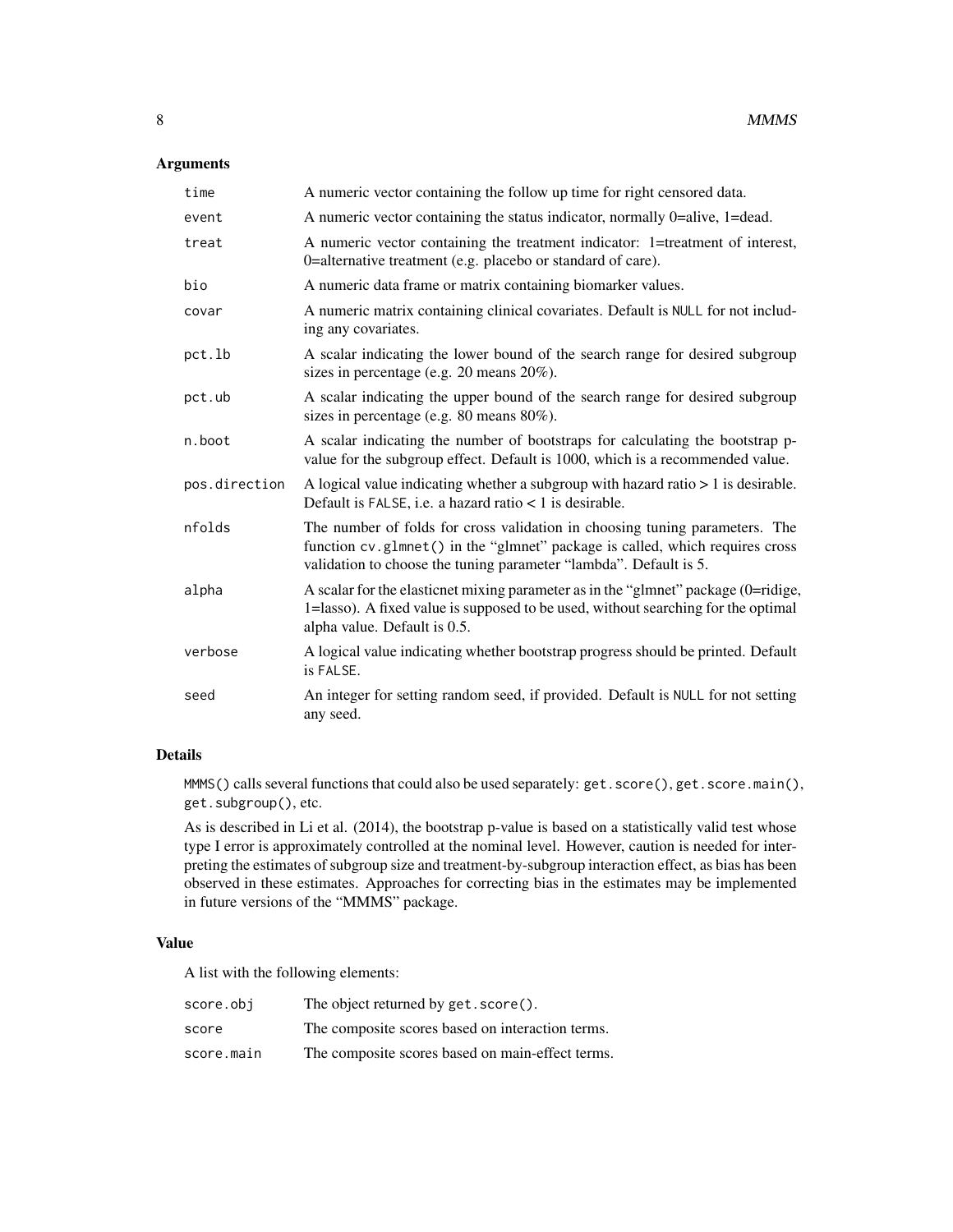#### <span id="page-8-0"></span> $MMMS$  9

| coefs       | Elnet coefficient estimates for interaction terms.                                                          |
|-------------|-------------------------------------------------------------------------------------------------------------|
| coefs.main  | Elnet coefficient estimates for main-effect terms.                                                          |
| fit         | The glmnet fitted object for obtaining the MMMS composite scores.                                           |
| lambda      | The optimal lambda value chosen for obtaining the MMMS composite scores.                                    |
| alpha       | The alpha value used for obtaining the MMMS composite scores.                                               |
| subgrp.obj  | The object returned by get. subgroup().                                                                     |
| subgrp.size | The size (in percentage) of the optimal subgroup identified.                                                |
| subgrp.fit  | The fitted model object for the optimal subgroup identified.                                                |
| subgrp.cut  | The cutpoint of the composite score score for the optimal subgroup identified.                              |
| subgrp.pval | The p-value of the treatment-by-subgroup effect based on n.boot bootstraps.<br>NA is returned if n. boot=0. |
| n.boot      | The number of bootstraps considered for calculating subgrp. pval.                                           |

## Author(s)

Author: Lin Li, Tobias Guennel,Scott Marshall, Leo Wang-Kit Cheung

Contributors: Brigid M. Wilson, Dilan C. Paranagama

Maintainer: Lin Li <lli@biostatsolutions.com>

#### References

Lin Li, Tobias Guennel, Scott Marshall, Leo Wang-Kit Cheung (2014) A multi-marker molecular signature approach for treatment-specific subgroup identification with survival outcomes. *The Pharmacogenomics Journal*. http://dx.doi.org/10.1038/tpj.2014.9

## See Also

[get.score](#page-1-1), [get.subgroup](#page-5-1).

## Examples

```
# load the dataset
data(simdat)
```

```
# estimate the MMMS (No bootstrap is considered for a quick illustration)
mmms = with(simdat,MMMS(time,event,treat,bio,covar,pct.lb=20,pct.ub=80,n.boot=0,
                       pos.direction=FALSE,nfolds=5,alpha=0.5,verbose=TRUE,seed=12345))
```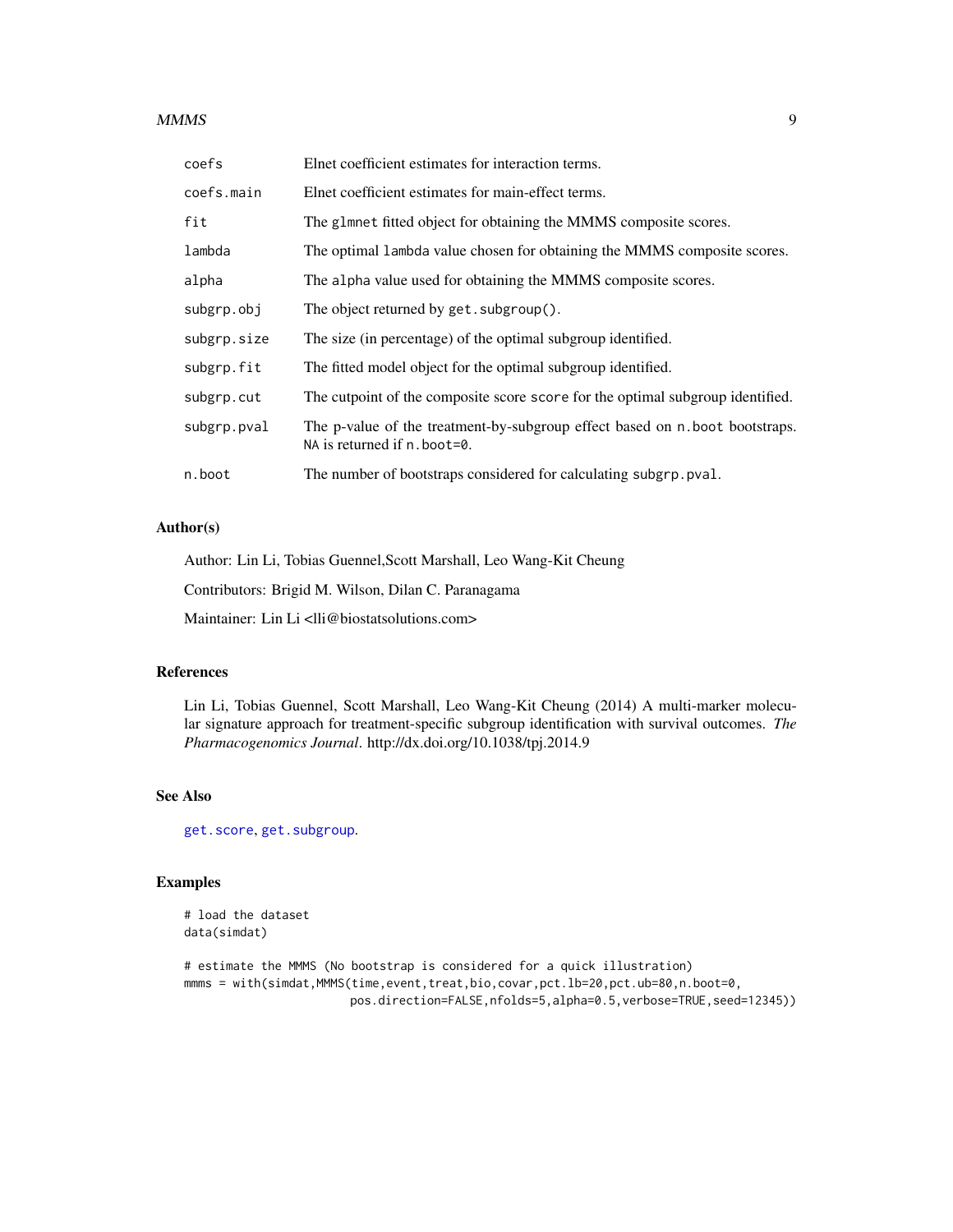<span id="page-9-0"></span>

## Description

An example dataset with time-to-event outcomes, biomarker values and covariates.

#### Usage

data(simdat)

## Format

The data contains a list of length 9:

time: Time variable.

event: Event variable.

treat: Treatment variable.

cont: Biomarker data – continuous values.

burden: Biomarker data – burden scores of mutations.

snps: Biomarker data – genotypes of single nucleotide polymorphisms.

covar: covariates.

sub.true: true subgroup size.

bio: combined biomarker data (cbind(cont,burden,snps)).

## References

Lin Li, Tobias Guennel, Scott Marshall, Leo Wang-Kit Cheung (2014) A multi-marker molecular signature approach for treatment-specific subgroup identification with survival outcomes. *The Pharmacogenomics Journal*. http://dx.doi.org/10.1038/tpj.2014.9

#### Examples

data(simdat)